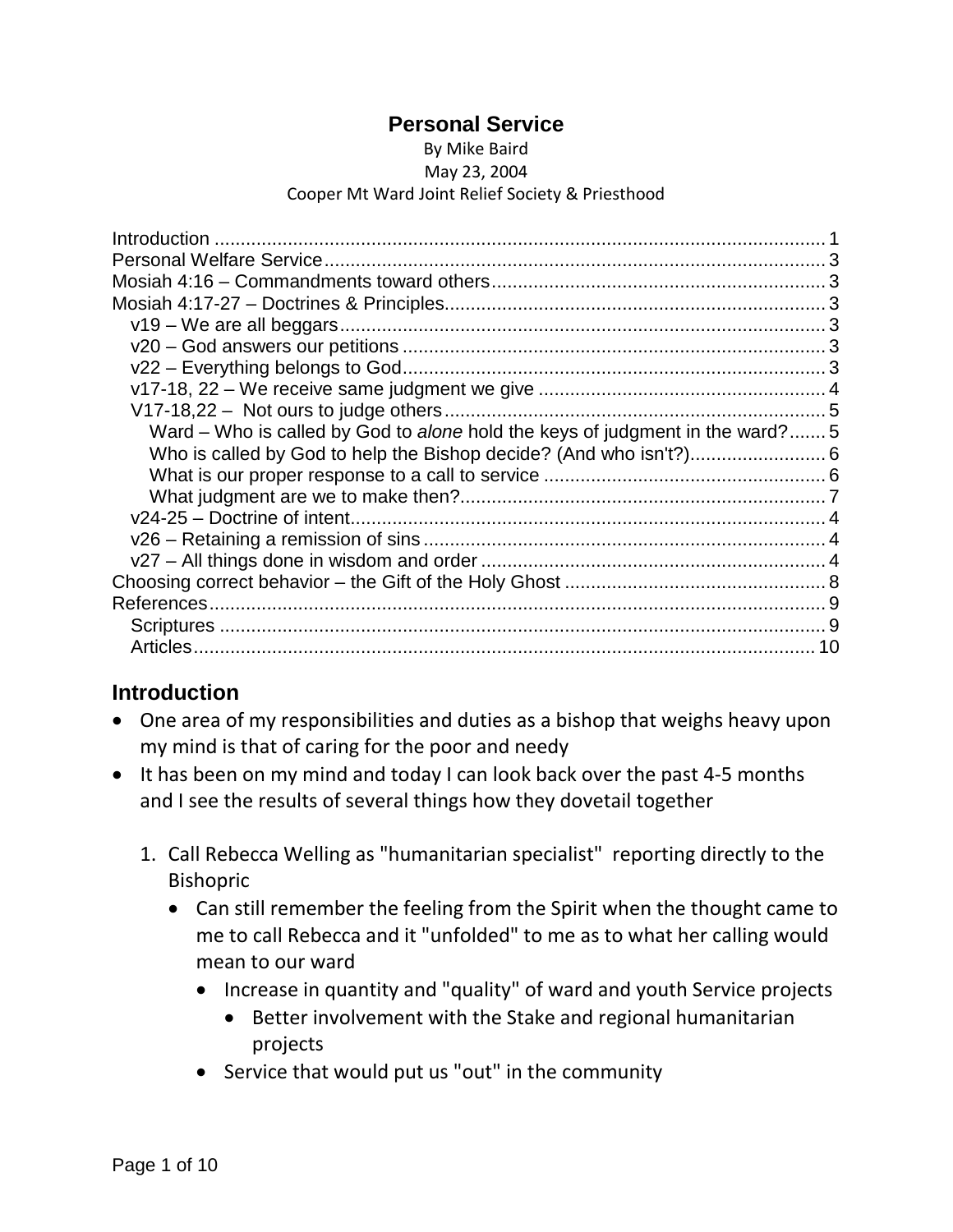• Gordon B Hinckley:

**"**I wondered back in those days how anything the Church did could eclipse in anyone's judgment the historic gathering of our people to these western valleys of the United States. That was a movement of such epic proportions that I felt nothing could ever be so noteworthy. But I have discovered something of interest in the last short while. We receive many prominent visitors in the office of the First Presidency. They include heads of state and ambassadors of nations. A few weeks ago, we entertained the mayor of one of the great cities of the world. We have, likewise, recently entertained the vice president and the ambassador of Ecuador, the ambassador from Lithuania, the ambassador from Belarus, and others. In our conversations not one of these visitors mentioned the great pioneer journey of our forebears. But each of them, independently, spoke in high praise of our welfare program and our humanitarian efforts." ("I Was an Hungred, and Ye Gave Me Meat," Ensign, May 2004, 58)

- $\bullet$  I feel this can be true at a local level it is part of what unfolded to me that day
- 2. Felt to have Sister Dalton speak on service on Mother's day
- 3. Quilting pot luck night
- 4. Youth Service projects
	- Homeless shelter
	- Oregon Food bank
	- Next month's activity
- <span id="page-1-0"></span>5. Felt impressed to discuss service in this lesson
	- Focus on "personal welfare service"
	- Today I can see the context here and how it fits with the other things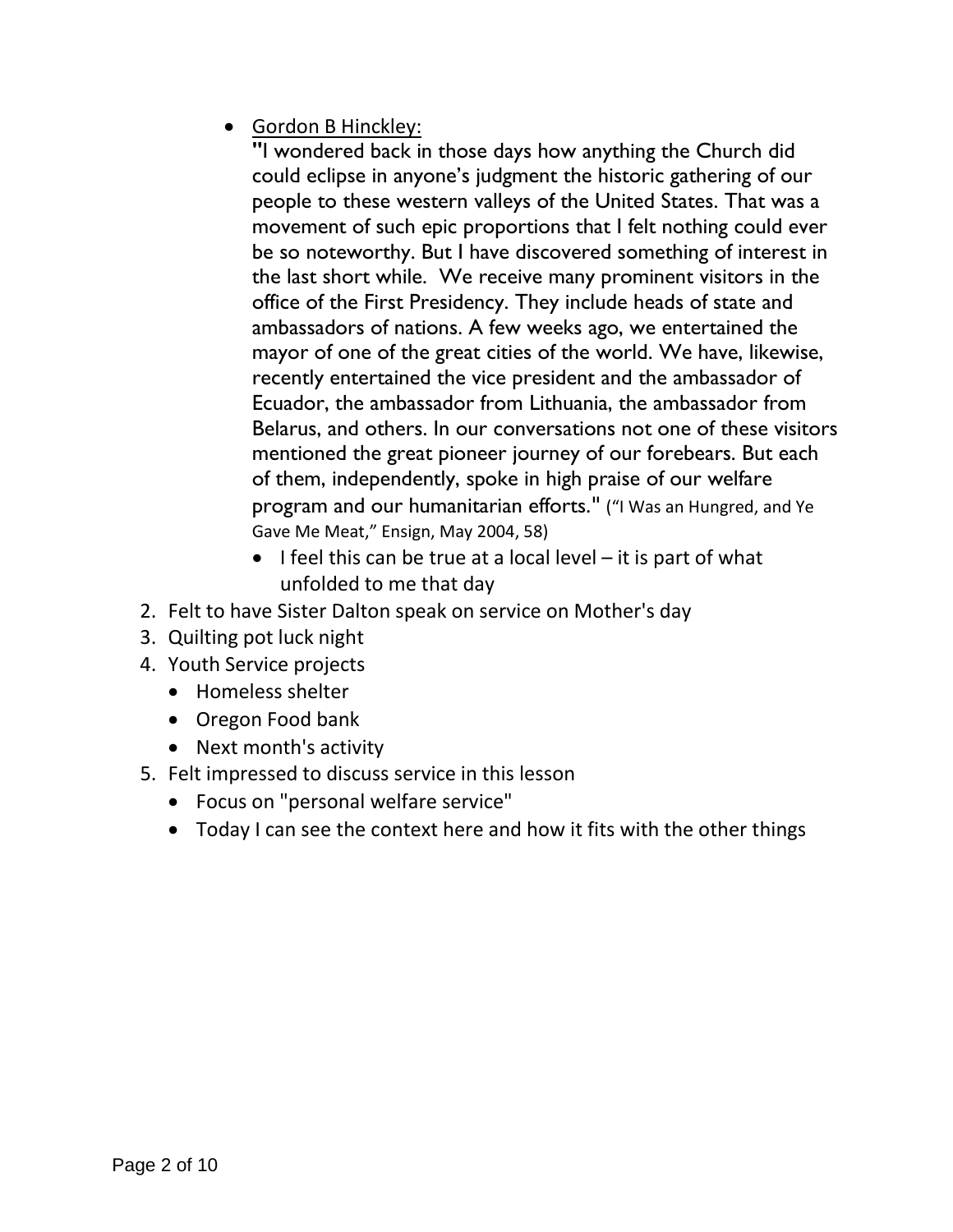#### **Personal Welfare Service**

- How we discharge our personal responsibility is important very important to our eternal salvation
	- Russel M Nelson:

"Few, if any, of the Lord's instructions are stated more often, or given greater emphasis, than the commandment to care for the poor and the needy" ("In the Lord's Own Way," Ensign, May 1986, 25)

- Marion G Romney: "In conclusion, brothers and sisters, it seems to me that the scriptures clearly establish the fact that caring for the poor is a covenantal obligation" ("Caring for the Poor—A Covenantal Obligation," Ensign, Nov. 1978, 87)
- I have spent many hours studying, agonizing over what to say and how, praying and pondering in preparation of this lesson
- I have felt to look to King Benjamin and Nephi for guidance
	- Mosiah 4:16 commandment with regard to service
	- How we are to be guided in Personal Service
		- Mosiah 4:17-27 doctrines & principles
		- 2 Nephi 32 How to know in each situation

## <span id="page-2-0"></span>**Mosiah 4:16 – Commandments toward others**

- *"succor those that stand in need of your succor"*
- *"administer of your substance unto him that standeth in need"*
- *"not suffer that the beggar putteth up his petition to you in vain"*

# <span id="page-2-1"></span>**Mosiah 4:17-27 – Doctrines & Principles (8)**

- <span id="page-2-2"></span>• There may be more
- These are not in order presented by King Benjamin

## *1. v19 – We are all beggars*

- "We are all beggars" and depend upon God for our substance
- We are all at the same "level" in this, none better than the other

## <span id="page-2-3"></span>*2. v20 – God answers our petitions*

- "Has he suffered you in vain?"
- God answers our petitions we should answer others

## <span id="page-2-4"></span>*3. v22 – Everything belongs to God*

• Our substances "doth not belong to you but to God"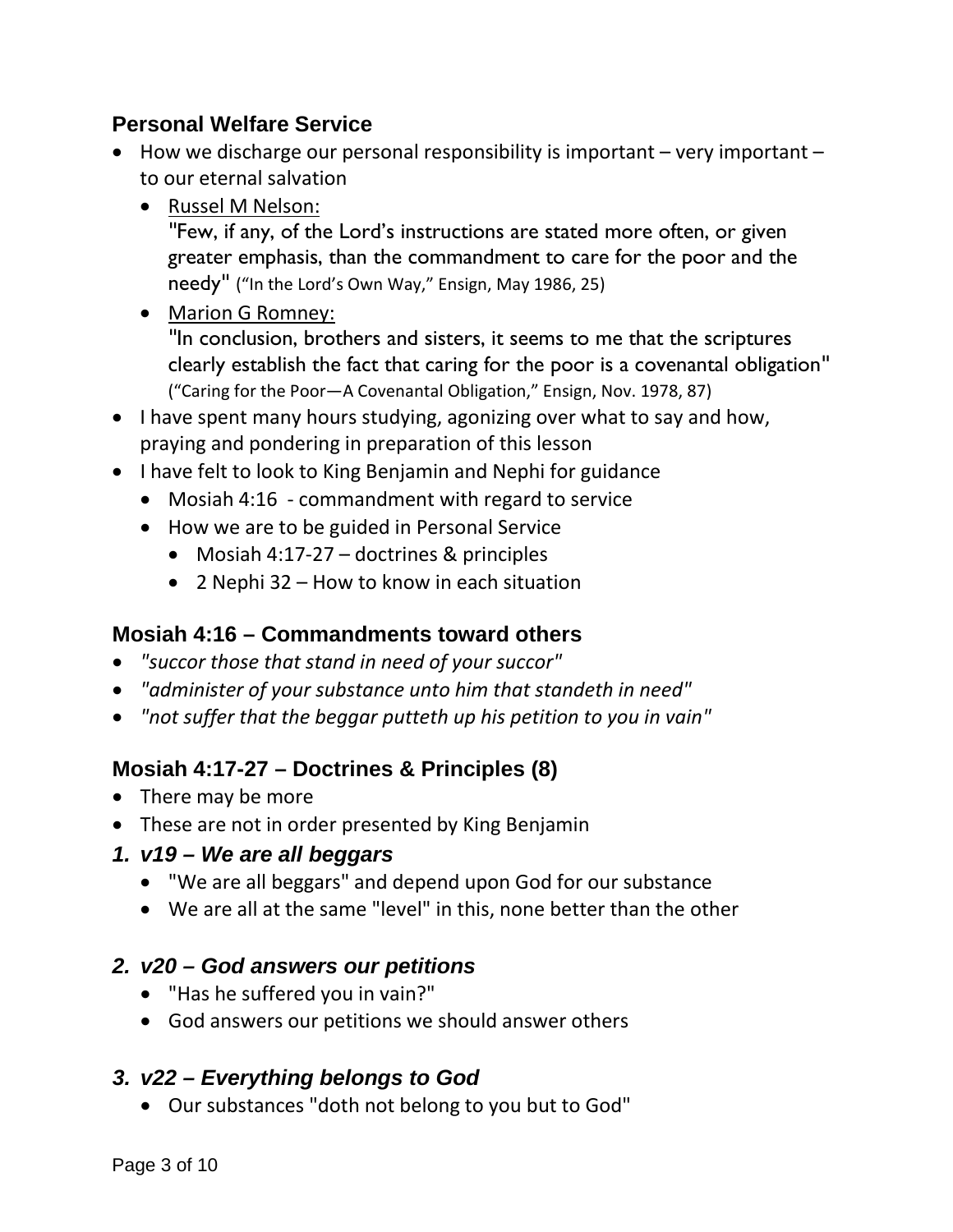# <span id="page-3-0"></span>*4. v24-25 – Doctrine of intent*

- Principle or doctrine of intent we will be judged according to not only what we do but also as to the intent of our hearts
	- "I give not because I have not, but if I had I would give"
	- 2 Cor 9:6-7 (Paul) "He which soweth sparingly shall reap also sparingly; and he which soweth bountifully shall reap also bountifully. Every man according as he purposeth in his heart, so let him give; not grudgingly, or of necessity: for God loveth a cheerful giver"
	- Moroni 7:6-7 (Moroni) "For behold, God hath said a man being evil cannot do that which is good; for if he offereth a gift, or prayeth unto God, except he shall do it with real intent it profiteth him nothing. For behold, it is not counted unto him for righteousness"

## <span id="page-3-1"></span>*5. v26 – Retaining a remission of sins*

- To retain remission of sins impart of substance "every man according to that which he hath"
- <span id="page-3-2"></span>*6. v27 – All things done in wisdom and order*
	- All these things are done in "wisdom and order" we shouldn't "run faster" than we have strength

## *7. v17-18, 22 – We receive same judgment we give*

- "How much more just will be your condemnation"
- We receive the same judgment from God that we give those who petition us
	- Matt 7:2-3 (JST)

"Judge not unrighteously, that ye be not judged; but judge righteous judgment.

For with what judgment ye shall judge, ye shall be judged; and with what measure ye mete, it shall be measured to you again"

• Alma 41:14-15 (Alma the Younger)

"see that you are merciful unto your brethren; deal justly, judge righteously, … if ye do all these things then shall ye receive your reward; yea, ye shall have mercy restored unto you again; ye shall have justice restored unto you again; ye shall have a righteous judgment restored unto you again; and ye shall have good rewarded unto you again.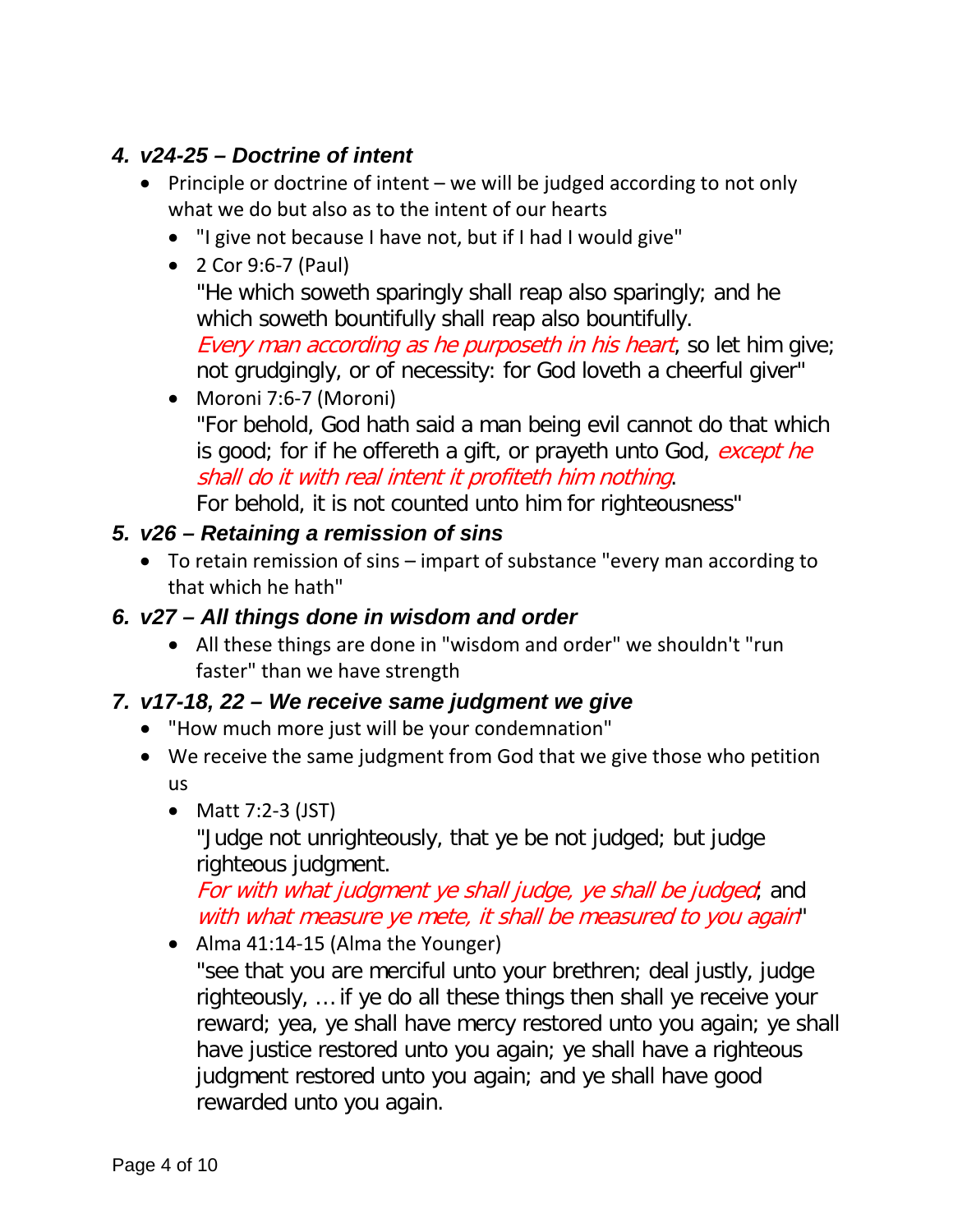## For that which ye do send out shall return unto you again, and be restored"

## <span id="page-4-0"></span>*8. V17-18,22 – Not ours to judge others*

- "And if ye judge the man who putteth up his petition"
- Not ours to judge those who petition us

#### <span id="page-4-1"></span>**Ward – Who is called by God to** *alone* **hold the keys of judgment in the ward?**

- Bishop
	- Ruben J Clark:

"By the word of the Lord the sole mandate to care for and the sole discretion in caring for, the poor of the Church is lodged in the bishop. … It is his duty and his only to determine to whom, when, how, and how much shall be given to any member of his ward from Church funds and as ward help" (As quoted in "The Role of Bishops in Welfare Services," Marion G Romney, Ensign, Nov. 1977, 79)

- "The bishop is entrusted with the sacred responsibility of using Church funds and commodities to care for the poor and needy members of the ward" (Church handbook of Instructions, pg 14)
- The bishop "provides welfare assistance to accomplish the following objectives:
	- 1. Help members become self reliant and stand independent of all welfare assistance, regardless of its source.
	- 2. Help members become stronger spiritually and learn to provide for others
	- 3. Build integreity, slef-respect, dignity and soundness of character in each person who receives help" (Church handbook of Instructions, pg 14)
- In discharging his responsibility the guideline for the Bishop is to "Draw" upon the Lord's Storehouse" (Church handbook of Instructions, pg 15)
	- *What is the "Lord's Storehouse"?*
		- "The Lord's storehouse includes the time, talents, skills, compassion, consecrated materials and the financial resources of faithful Church members. The bishop is the Lord's agent in using theses resources to assist the poor and needy" (Church handbook of Instructions, pg 15)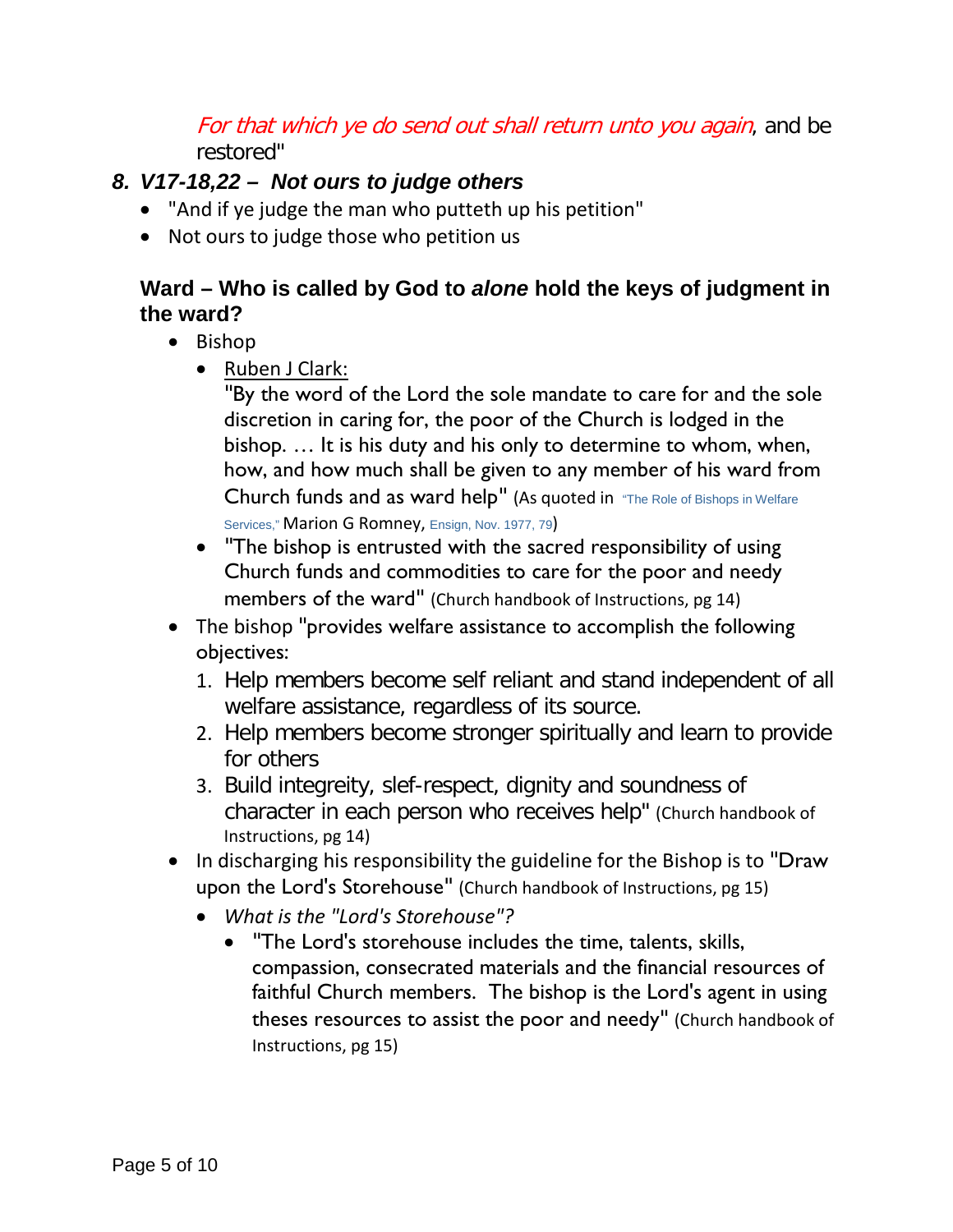## <span id="page-5-0"></span>**Who is called by God to help the Bishop decide? (And who isn't?)**

- "The Bishop is assisted by Melchizedek Priesthood and Relief Society leaders, as well as home teachers and visiting teachers." (Church handbook of Instructions, pg 14)
- RS President:
	- "Where appropriate and without breaking confidence, the bishop may include the Relief Society President in determining what assistance to provide" (Church handbook of Instructions, pg 14 )
	- "works with the bishop to seek out and care for the poor and needy" (Church handbook of Instructions, pg 197 )
	- Compassionate Service leader
		- "coordinates the efforts of the Relief Society…through compassionate service"(Church handbook of Instructions, pg 199)
- Quorum President & Group Leaders
	- Marion G Romney:

"In his temporal administrations, the bishop looks at every needy person as a temporary problem, caring for them until they can help themselves. The priesthood quorums must look at their needy brethren as a continuing problem, until not only their temporal needs are met but their spiritual ones also" ("The Role of Bishops in Welfare Services," Ensign, Nov. 1977, 79)

#### **How does the Bishop Judge?**

- Gather information from all sources
	- "To determine what welfare assistance to render, the bishop considers the causes of members needs, He also evaluates what members have done and may do to provide for themselves and their families. If he feels that assistance is justified, he completes a Needs and Resources Analysis form. He then determines how much assistance to provide as Church welfare and when and how to provide it" (Church handbook of Instructions, pg 14)
- Seek the guidance of the Spirit
	- "Individual circumstances vary, so the bishop should seek guidance from the Lord in each situation" (Church handbook of Instructions, pg 14)

#### <span id="page-5-1"></span>**What is our proper response to a call to service**

• *"What should our reaction be when we are called upon by the bishop (or by extension the Bishop's representative) to give of our resources?"*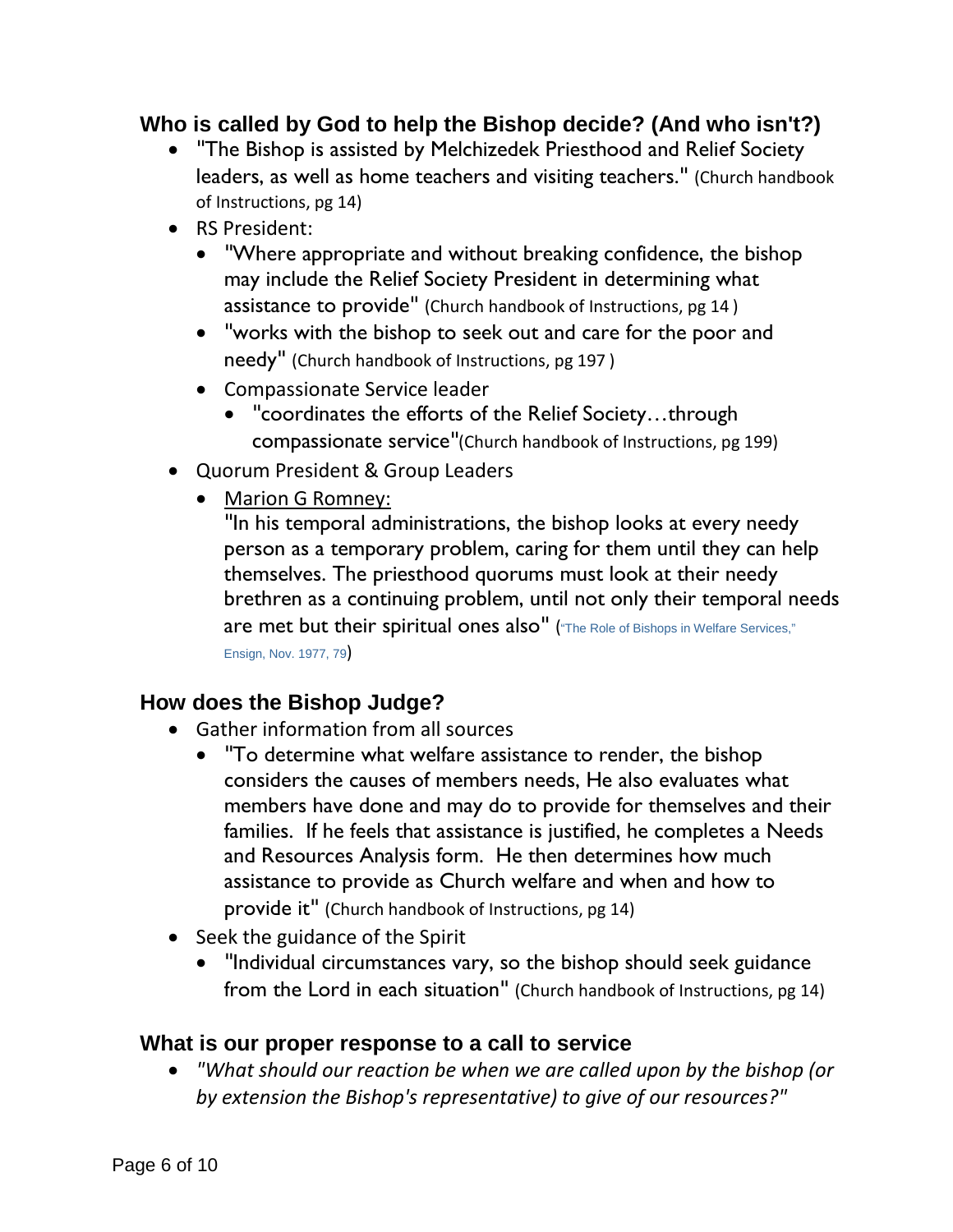- "Why are we giving service in this particular case?" or "It would be easy to give service to *this* person but not *that* person?"
- Have you ever felt this way when asked to give service?
	- How can we not feel this way?
		- Marci Burnside:

"If people knew all the information in a particular case, the negative feelings about service would be eliminated in most cases. The key is, being able to have the right attitude when you don't know all the information" (Private correspondence, May 19, 2004)

• Art Piper:

"I was not there when the Bishop was deciding"

- *"What should we do if we think the bishop is making a mistake in how he is administering the bishop's storehouse?"*
	- Steven D Dalton:

" Let me answer with another question: 'What should you do if you disagree with how the church is spending our tithing money?' I think that my job is to PAY the tithing, not spend it. Someone else has that responsibility, and they are accountable for how they carry out that responsibility, and frankly, I could not care less how it is being spent. I am right with the Lord and have kept my covenants. In other words, I HAVE NO JUDGEMENT TO M AKE on whether the bishop is right or wrong. I DO have judgment on the help and almsgiving I offer others of my own volition, and I will be accountable to the Lord for using good and righteous judgment there, but except in my duty as Stake President, I have NO ROLE in how you administer the storehouse. That is a completely separate issue from private almsgiving." (Private correspondence, May 17, 2004)

#### <span id="page-6-0"></span>**What judgment are we to make then?**

- Personal alms giving
- *How do we judge when we are in a situation where it is not the Bishop's judgment directing service to be provided?*
	- The "beggar" on the corner holding up the "will work for food" sign
	- Ours *not* to judge the person's circumstances and *if* assistance is needed
		- "Perhaps thou shalt say…." (v17-18)
		- No different than if the Bishop judges for us that assistance is needed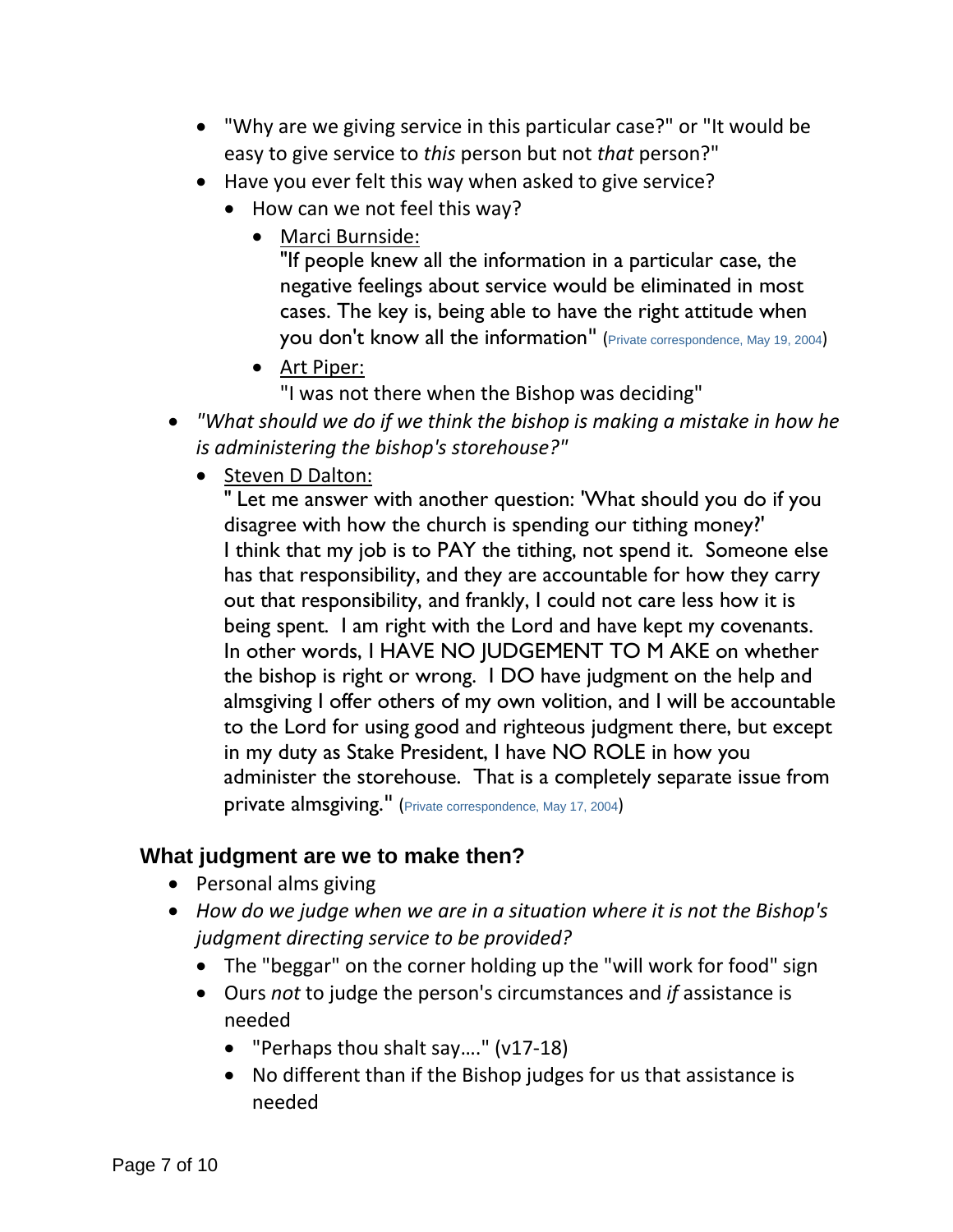- How does he judge and how does it apply to us? (see How does the Bishop Judge?)
- Ours to judge *if* we have the "time, talents & possessions" to render assistance
	- Ours to judge if we should give in that circumstance
- More later on how to judge righteously in each situation (See section on "Choosing correct behavior")
- *"Can we error in giving to others of our own volition?"*
	- Given a choice, I feel personally it is always better to error on the side of compassion
- *"How should you feel when you've given service and then found out later that you were taken advantage of?"*
	- D&C 65:10-11

"I, the Lord, will forgive whom I will forgive, but of you it is required to forgive all men.

And ye ought to say in your hearts—let God judge between me and thee, and reward thee according to thy deeds."

## <span id="page-7-0"></span>**Choosing correct behavior**

- How do we then choose correct behavior?
- Let the principles & doctrines guide us not a list of behaviors
	- The Lord does not give us a detailed checklist for each situation
	- The doctrines and principles must become "woven within" us that is part of who we are and think
		- This requires that we *study and ponder* the scriptures
- Gift of the Holy Ghost
	- Each one of us has the gift of the Holy Ghost as a guide
		- We each have the right to personal revelation to guide us when we are uncertain in situations what to do
	- $\bullet$  2 Nephi 32:1-5 (Nephi)

"And now, behold, my beloved brethren, I suppose that ye ponder somewhat in your hearts concerning that which ye should do after ye have entered in by the way. But, behold, why do ye ponder these things in your hearts?

Do ye not remember that I said unto you that after ye had received the Holy Ghost ye could speak with the tongue of angels? And now, how could ye speak with the tongue of angels save it were by the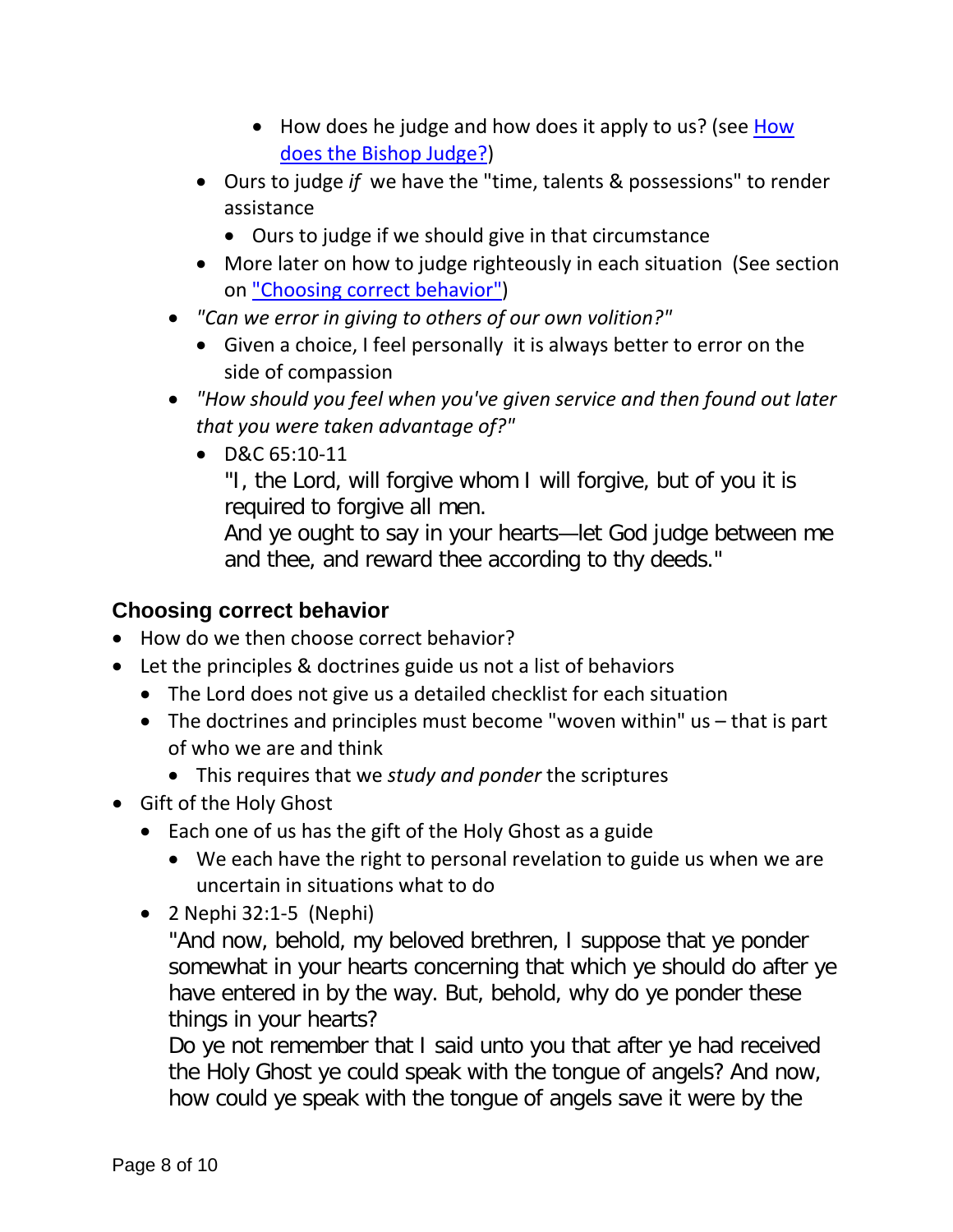Holy Ghost?

Angels speak by the power of the Holy Ghost; wherefore, they speak the words of Christ. Wherefore, I said unto you, feast upon the words of Christ; for behold, the words of Christ will tell you all things what ye should do.

Wherefore, now after I have spoken these words, if ye cannot understand them it will be because ye ask not, neither do ye knock; wherefore, ye are not brought into the light, but must perish in the dark.

For behold, again I say unto you that if ye will enter in by the way, and receive the Holy Ghost, it will show unto you all things what ye should do."

- I feel this is directly related to my feelings:
	- "We as members of the Cooper Mountain Ward need to have a greater reliance upon the Holy Ghost in our lives. And that need is going to grow greater" (Mike Baird, "The Spirit in our lives", Cooper Mountain Ward sacrament meeting, Jan 26, 2003)

# <span id="page-8-0"></span>**References**

# <span id="page-8-1"></span>*Scriptures*

• Alma 34:28-29 (Amulek)

"if ye turn away the needy, and the naked, and visit not the sick and afflicted, and impart of your substance, if ye have, to those who stand in need—I say unto you, if ye do not any of these things, behold, your prayer is vain, and availeth you nothing, and ye are as hypocrites who do deny the faith.

Therefore, if ye do not remember to be charitable, ye are as dross, which the refiners do cast out, (it being of no worth) and is trodden under foot of men"

• D&C 52:40

"And remember in all things the poor and the needy, the sick and the afflicted, for he that doeth not these things, the same is not my disciple"

• D&C 104:17-18

"For the earth is full, and there is enough and to spare…

Therefore, if any man shall take of the abundance which I have made, and impart not his portion, according to the law of my gospel, unto the poor and the needy, he shall, with the wicked, lift up his eyes in hell, being in torment"